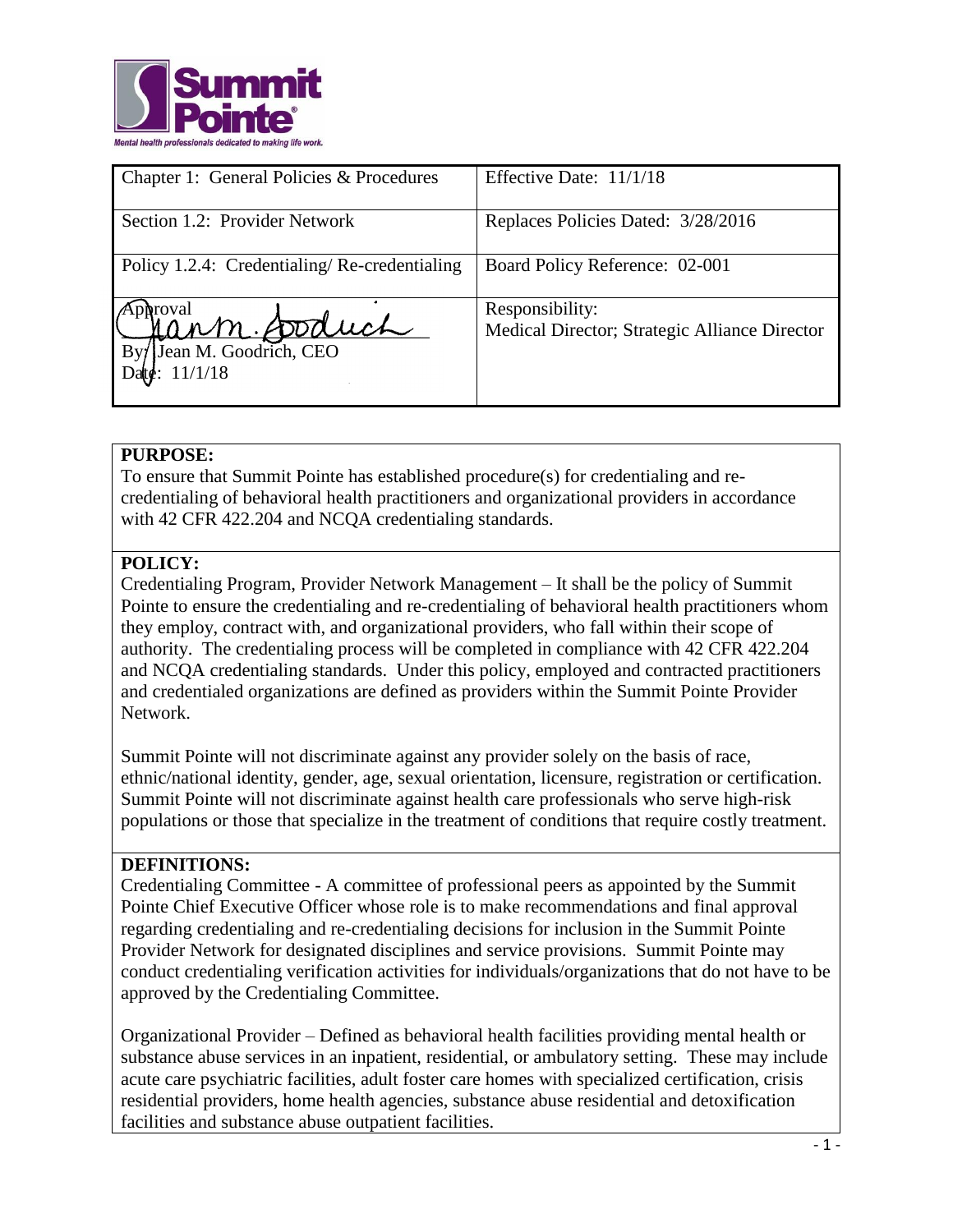# **I. Standards and Guidelines:**

**Credentialing –** Credentialing will be completed for providers as required by the Credentialing Program policy and as applicable by Michigan and Federal Laws. Specifically, the following types of providers will be credentialed:

- Physicians (MD/DO)
- Physician Assistants/Nurse Practitioners
- Psychologists (Licensed, Limited License, Temporary License)
- Licensed
	- o Master's Social Workers (MSW)
	- o Bachelor's Social Workers (BSW)
	- o Limited Licensed MSW/BSW
	- o Registered Social Service Technicians
	- o Professional Counselors (Licensed, Limited License)
	- o Board Certified Behavior Analysts
	- o Registered Nurses, Licensed Practical Nurses, Medical Assistants
	- o Occupational Therapists and Occupational Therapist Assistants
	- o Physical Therapists and Physical Therapist Assistants
	- o Speech Pathologists
	- o Licensed Behavioral Health Facilities (specialized residential)
	- o Paraprofessional Direct Care Staff i.e. Health Care Advocates, Peer Supports, Recovery Coaches, etc.

#### **Initial Credentialing** –

Summit Pointe will provide an application upon request. The applicant must fully complete the application and return it with all required documentation. For employees and internal practitioners, an application will be completed prior to the hire date and prior to the contract finalization. The application will be processed by designated staff members.

**Credentialing Criteria and Application Process** – Providers requesting inclusion in the Summit Pointe Provider Network will complete the designated SWMBH Credentialing Application. The application will be processed by designated credentialing staff.

Summit Pointe will require completed credentialing applications, with signed and dated attestations regarding accuracy and completeness of information, ability to perform duties, lack of present illegal drug use, history of loss of license and any felony convictions, and consent allowing verification of license, education, competence and any other related information.

Credentialing staff will verify information obtained in the credentialing application as described in the tables below. Copies of verification sources will be maintained in the practitioner credentialing file. When source documentation is not electronically dated, staff will sign and date with the current date. The verification time frame will not exceed 180 days.

Credentialing criteria for physicians and practitioners and verification methods are as follows: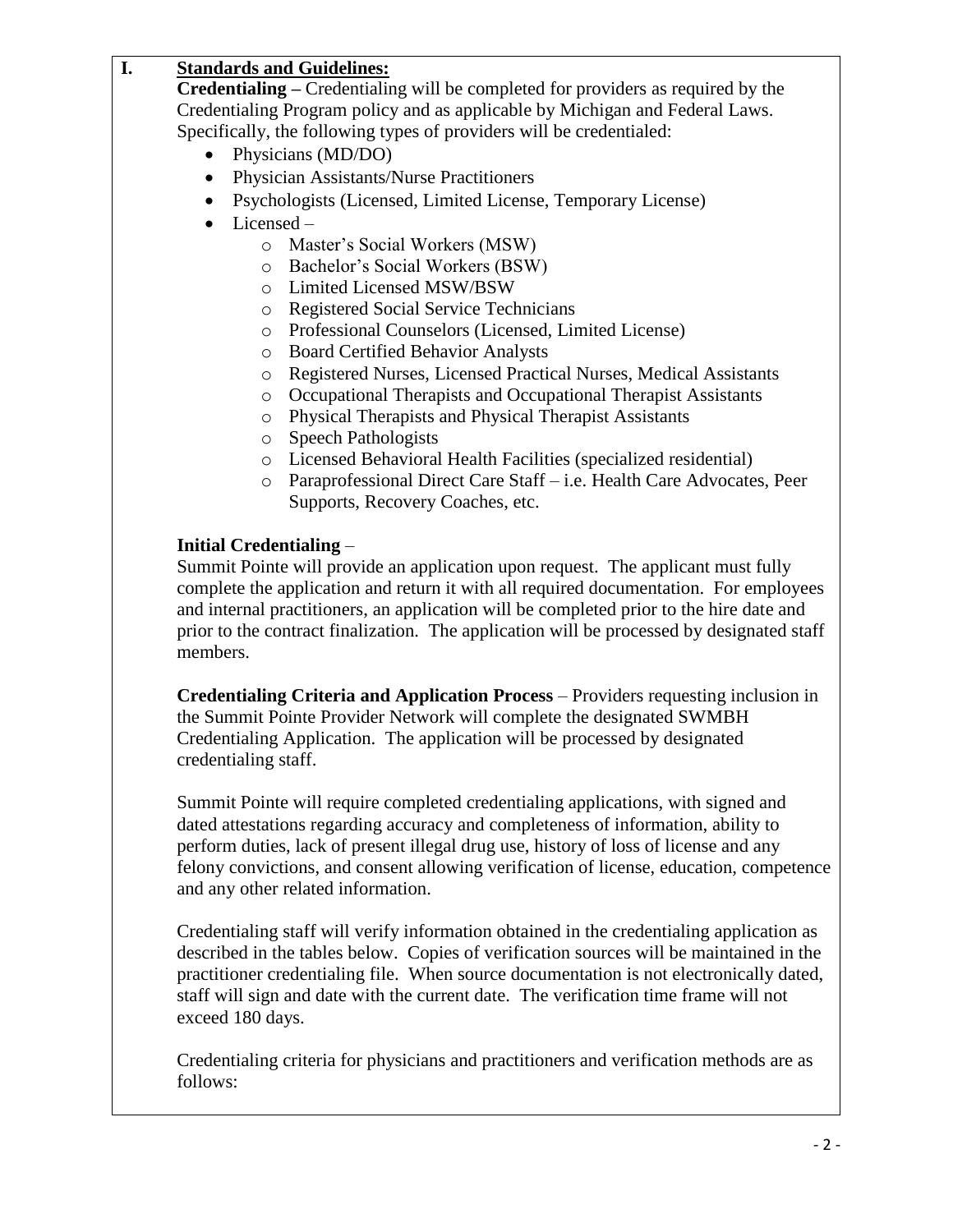| <b>Credentialing Criteria</b>                     | <b>Verification Method(s)</b>                                                                                                                     |  |
|---------------------------------------------------|---------------------------------------------------------------------------------------------------------------------------------------------------|--|
| Current valid and unrestricted license            | The practitioner may provide a copy of                                                                                                            |  |
| to practice in the State in which the             | the license(s), or verification of the                                                                                                            |  |
| practitioner practices.                           | license may be made directly with State                                                                                                           |  |
|                                                   | Licensing Agency internet website                                                                                                                 |  |
|                                                   | (LARA website for the State of                                                                                                                    |  |
|                                                   | Michigan).                                                                                                                                        |  |
|                                                   | http://w3.lara.state.mi.us/free/                                                                                                                  |  |
|                                                   |                                                                                                                                                   |  |
|                                                   |                                                                                                                                                   |  |
| A valid and unrestricted Drug                     | A DEA or CDS may be verified by a                                                                                                                 |  |
| Enforcement Agency (DEA) or                       | copy of the DEA or CDS certificate                                                                                                                |  |
| <b>Controlled Dangerous Substance</b>             | provided by the practitioner, with the                                                                                                            |  |
| (CDS) for those practitioners who                 | State Licensing Agency via internet                                                                                                               |  |
| prescribe medication. (If a                       | website, or the National Information                                                                                                              |  |
| practitioner's DEA certificate is                 | Service (NTIS) database.                                                                                                                          |  |
| pending, the practitioner may make                |                                                                                                                                                   |  |
| arrangements with a participating                 |                                                                                                                                                   |  |
| practitioner to write all prescriptions           |                                                                                                                                                   |  |
| requiring a DEA number until the                  |                                                                                                                                                   |  |
| practitioner has a valid DEA certificate          |                                                                                                                                                   |  |
| and the practitioner will provide                 |                                                                                                                                                   |  |
| documentation of such arrangement in<br>writing.) |                                                                                                                                                   |  |
| Work history for the past 5 years with            | Work history is verified through                                                                                                                  |  |
| each gap in work history exceeding 1              | practitioner's credentialing application.                                                                                                         |  |
| year clarified in writing from the                |                                                                                                                                                   |  |
| practitioner.                                     |                                                                                                                                                   |  |
| Board certification or education                  | Verification of education shall be                                                                                                                |  |
| appropriate to license and area of                | completed through primary source                                                                                                                  |  |
| practice.                                         | verification to the educational institution                                                                                                       |  |
|                                                   | or certification board. Because medical                                                                                                           |  |
|                                                   | specialty boards verify education and                                                                                                             |  |
|                                                   | training, verification of board                                                                                                                   |  |
|                                                   | certification fully meets the requirement                                                                                                         |  |
|                                                   | for verification of education. If a                                                                                                               |  |
|                                                   | practitioner is not board certified,                                                                                                              |  |
|                                                   | verification of the medical education at                                                                                                          |  |
|                                                   | the highest level is verified.                                                                                                                    |  |
|                                                   |                                                                                                                                                   |  |
|                                                   | The American Medical Association                                                                                                                  |  |
|                                                   | (AMA) or American Osteopathic                                                                                                                     |  |
|                                                   | Association (AOA) Master Files may be<br>used as the source for education                                                                         |  |
|                                                   |                                                                                                                                                   |  |
|                                                   |                                                                                                                                                   |  |
|                                                   |                                                                                                                                                   |  |
|                                                   |                                                                                                                                                   |  |
|                                                   |                                                                                                                                                   |  |
|                                                   | verification for physicians.<br>The Educational Commission for Foreign<br>Medical Graduates (ECFMG) may be<br>used to verify education of foreign |  |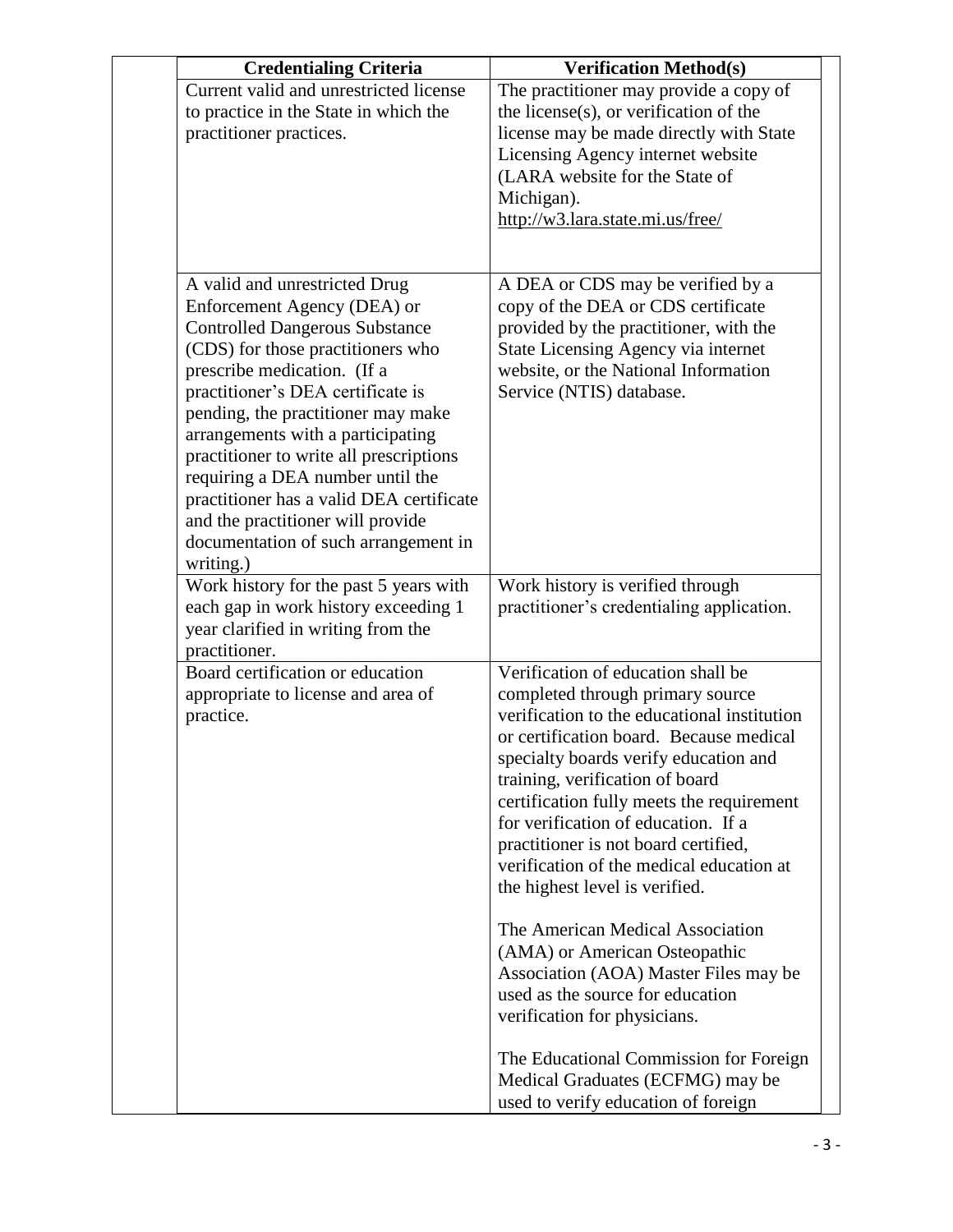| Current professional liability insurance<br>meeting the standards defined by                                                                                                                                   | physicians educated after 1986 (for<br>practitioners who are not board certified<br>and verification of completion of a<br>residency program or graduation from a<br>foreign medical school are not verifiable<br>with the primary source.)<br>A query to the National Practitioner Data<br>Bank (NPDB) will be completed via |
|----------------------------------------------------------------------------------------------------------------------------------------------------------------------------------------------------------------|-------------------------------------------------------------------------------------------------------------------------------------------------------------------------------------------------------------------------------------------------------------------------------------------------------------------------------|
| contract. A written description of any<br>malpractice lawsuits and/or judgments<br>from the last 10 years will be provided<br>either by the practitioner or their<br>malpractice carrier.                      | web-based access to the NPDB sit for<br>each practitioner. The NPDB query<br>contains malpractice history which was<br>reported by malpractice carriers to the<br>NPDB.                                                                                                                                                       |
| The practitioner must not be excluded<br>from participation in Medicare,<br>Medicaid, or other federal contracts<br>and must not have opted out of<br>Medicare if s/he will be providing<br>Medicare services. | Queries will be made to the System for<br>Award Management (SAM) and the<br>Office of Inspector General (OIG) to<br>ensure that practitioners and<br>organizational providers have not been<br>suspended or debarred from participation<br>with Medicare, Medicaid or other federal<br>contracts.                             |
|                                                                                                                                                                                                                | A query will be made of<br>www.ngsmedicare.com to verify that the<br>practitioner has not opted out of<br>Medicare, if a Medicare provider.                                                                                                                                                                                   |
| Clinical Privileges in good standing at<br>Hospital(s) where contracted to<br>provide services, if applicable.                                                                                                 | Confirmation shall be obtained from each<br>applicable hospital and documented in<br>writing.                                                                                                                                                                                                                                 |

Credentialing criteria for organizational providers and verification methods are as follows:

| <b>Documentation Requirement</b>         | <b>Clean File Criteria</b>                     |
|------------------------------------------|------------------------------------------------|
| Complete application with a signed       | Complete application with no positively        |
| and dated statement from an authorized   | answered attestation questions.                |
| representative of the facility attesting |                                                |
| that the information submitted with the  |                                                |
| application is complete and accurate to  |                                                |
| the facilities' knowledge, and           |                                                |
| authorizing Summit Pointe to collect     |                                                |
| any information necessary to verify the  |                                                |
| information in the credentialing         |                                                |
| application.                             |                                                |
| State licensure information. License     | No license violations and no special State     |
| status and any license violations or     | investigation in time frame (in past 5 years)  |
| special investigations incurred during   | for initial credentialing and past 2 years for |
| the past 5 years or during the current   | re-credentialing).                             |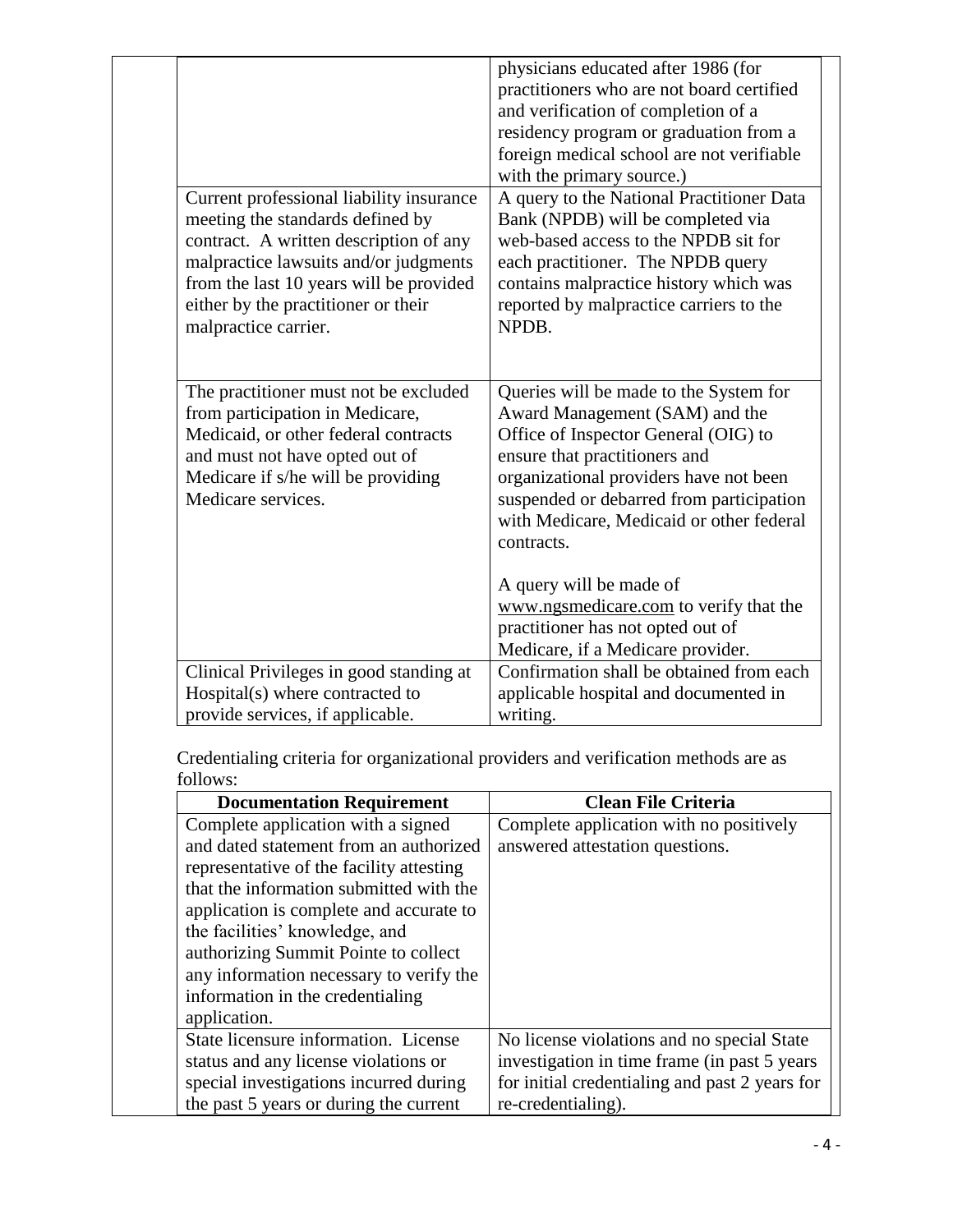| credentialing cycle will be included in                                          |                                                                                 |
|----------------------------------------------------------------------------------|---------------------------------------------------------------------------------|
| the credentialing packet for committee                                           | Violations and special investigations can                                       |
| consideration.                                                                   | be verified via the State website for adult                                     |
|                                                                                  | foster care providers at                                                        |
|                                                                                  | http://www.deg.state.mi.us/brs_afc.asp.                                         |
| Accreditation by a national accrediting<br>body (if such accreditation has been  | Full accreditation status during the last<br>accreditation review or no plan of |
| obtained). Substance abuse treatment                                             | correction for an on-site pre-credentialing                                     |
| providers are required to be accredited.                                         | site review. Summit Pointe recognizes the                                       |
| Youth continuum providers are                                                    | following accrediting bodies: CARF;                                             |
| required to be accredited. If an                                                 | JCAHO; DNV Healthcare; NCQA;                                                    |
| organization is not accredited, an on-                                           | CHAPS; COA; and AOA.                                                            |
| site quality review will occur by                                                |                                                                                 |
| Summit Pointe staff prior to                                                     |                                                                                 |
| contracting.                                                                     |                                                                                 |
| Verification that the provider has not<br>been excluded from                     | Is not on the OIG Sanctions list/System for<br>Award Management.                |
| Medicare/Medicaid participation.                                                 |                                                                                 |
|                                                                                  |                                                                                 |
| <i>*The SWMBH Final Adverse Legal</i>                                            |                                                                                 |
| Actions/Convictions and Demographic                                              |                                                                                 |
| Data Sheet is completed by the                                                   |                                                                                 |
| provider and submitted to SWMBH as                                               |                                                                                 |
| part of the contracting process.<br>SWMBH then causes the monthly                |                                                                                 |
| checks to occur for exclusionary lists.                                          |                                                                                 |
| A copy of the facility's liability                                               | Current insurance coverage meeting                                              |
| insurance policy declaration sheet.                                              | contractual expectations.                                                       |
| Any other information necessary to                                               | Information provided as requested by                                            |
| determine if the facility meets the                                              | Summit Pointe.                                                                  |
| network-based health benefits plan                                               |                                                                                 |
| participation criteria that the network-                                         |                                                                                 |
| based health benefits plan has                                                   |                                                                                 |
| established for that type of facility.<br>Quality information will be considered | Grievance and appeals and recipient rights                                      |
| at re-credentialing.                                                             | complaints are within the expected                                              |
|                                                                                  | threshold given the provider size,                                              |
|                                                                                  | MMBPIS and other performance indicators                                         |
|                                                                                  | if applicable to meet standards.                                                |

\*Organizational providers may be held responsible for credentialing and recredentialing their direct employed and subcontracted professional service providers per Summit Pointe contractual requirements. They shall maintain written policies and procedures consistent with MDHHS credentialing standards. Summit Pointe will verify these components during on-site reviews and via other means as necessary to ensure the provider's credentialing practices meet applicable requirements.

The applicant completes the credentialing packet and submits the application to the designated staff within the time period stated on the cover letter, as identified in the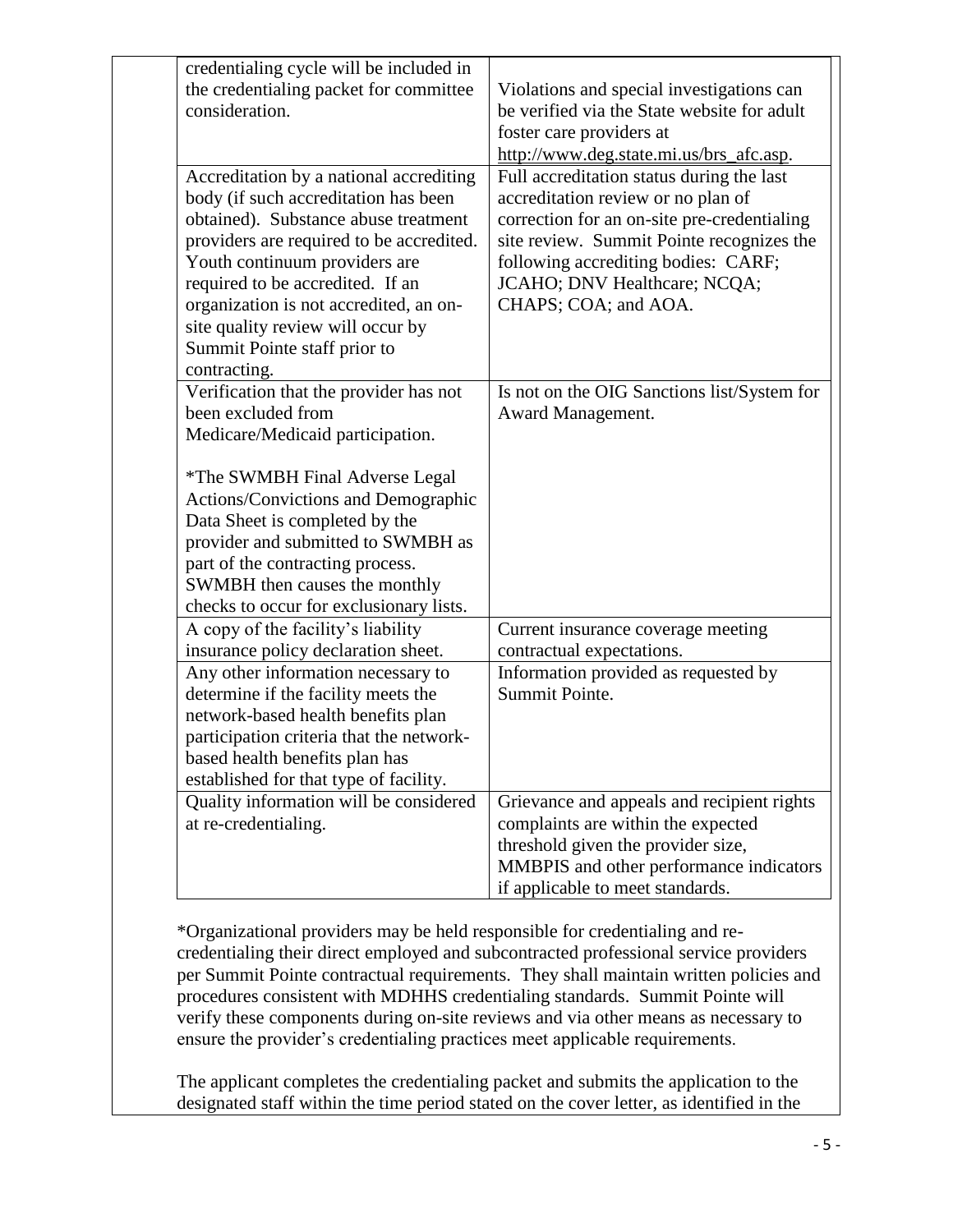hiring packet or prior to contract finalization. Failure to provide requested information within the designated time frame, or providing information containing significant misrepresentations or omissions, is grounds for denial of the application, termination of employment or contractual arrangement.

The designated staff reviews the application for completeness using the application audit tool and verifies accuracy and notifies the applicant if materials are missing. It is the applicant's duty to notify the designated staff of any changes that may have occurred during the application process.

Information is obtained from the National Practitioner Data Bank (NPDB) and other sources regarding Medicare/Medicaid sanctions and OIG sanctions list as identified above. This information is incorporated into the applicant's credentials file with the application. A file will be maintained for each credentialed provider and the file will include the initial credentialing and all subsequent re-credentialing applications. In lieu of the NDB query, all of the following must be verified:

- Minimum 5 year history of professional liability claims resulting in a judgment or settlement.
- Disciplinary status with regulatory board or agency; and Medicare/Medicaid sanctions.

For applicants or current providers within the Provider Network, prior to review by the Credentialing Committee, verification of completeness, accuracy and looking for any conflicting information in the credentialing application will be completed.

The designated credentialing staff will be responsible to review the information for completeness and accuracy. A checklist is utilized to review information and to ensure that primary source verifications have been documented to ensure a complete file is ready for committee review. The checklist will be signed and dated indicating completeness and readiness for review by the Committee.

Throughout the credentialing process, communication with applicants will be ensured, upon their request, regarding the status of their credentialing applications. Summit Pointe will accept additional information to correct incomplete, inaccurate or conflicting credentialing information.

When missing information is observed during the review of credentialing applications, the designated staff will request this information to ensure a complete file is prepared before review by the Credentialing Committee for those applicants desiring to be a part of the Provider Network.

For Provider Network applicants, the complete application and documentation for inclusion in the Provider Network will be reviewed by the Summit Pointe Credentialing Committee. Approvals and disapprovals for inclusion in the Provider Network will be made by the Committee. The process from application to Committee shall take no more than 180 days. Documentation submitted with the application must be collected less than 6 months prior to review. If documentation is older, an attestation shall be obtained from the applicant that indicates the documentation remains valid.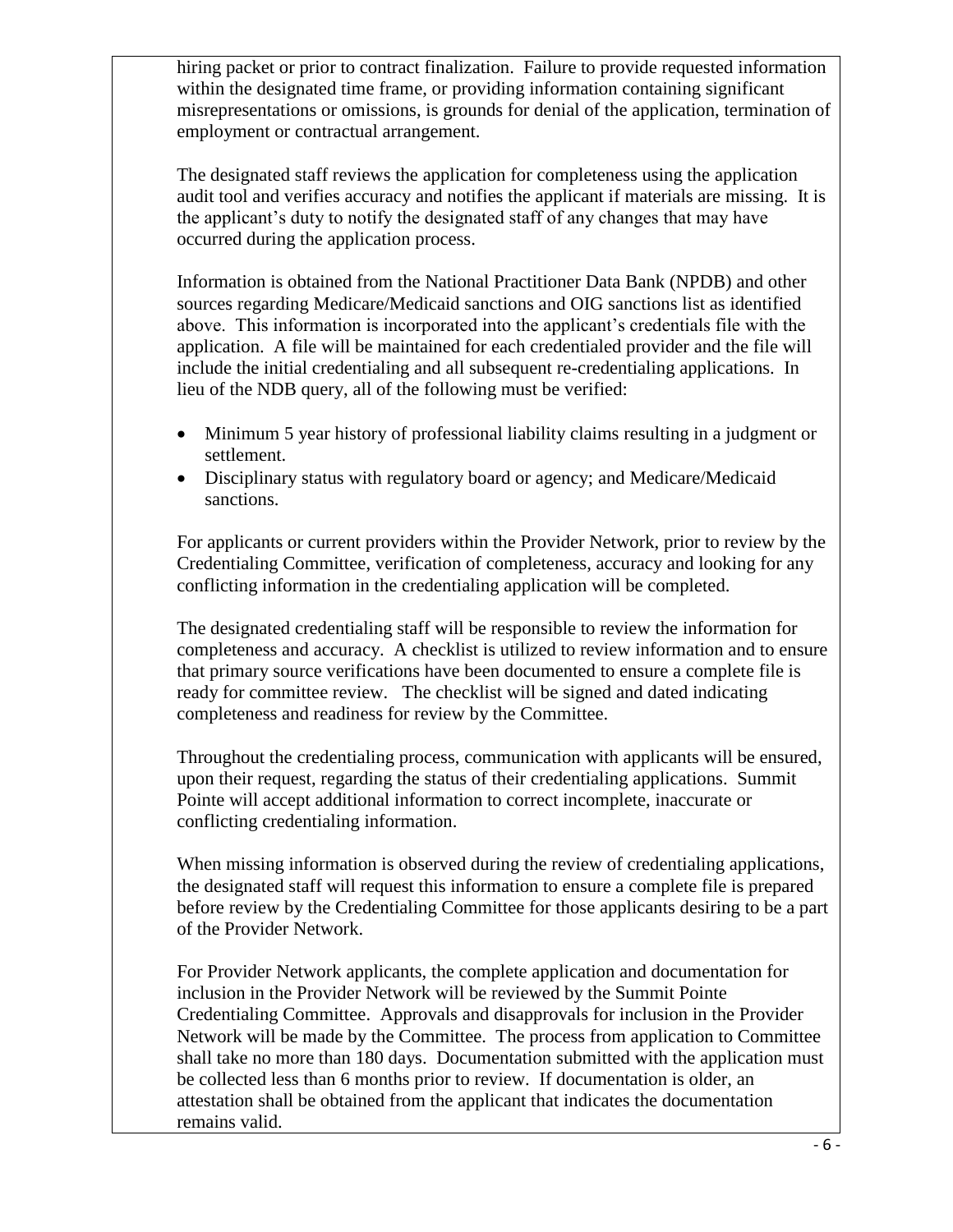Information discovered through the credentialing process that may impact the quality of care or service provided to customers will prompt an additional review of the applicant. Such circumstances are likely to be, but not limited to, information about malpractice litigation, missing information or inconsistent information. In such instances, the Committee will review the information and request the designee to further research the issue with the provider. The provider file will be pended until the investigation can be completed. The investigation will include review of the information submitted, interview with the provider and obtaining of any further information as requested by the Credentialing Committee. The investigation will be documented by the designated staff.

The designated staff will review the investigation findings with the Medical Director and develop a summary of the issues for the presentation at the Credentialing Committee. This summary will be presented at the next scheduled Credentialing Committee meeting once the investigation and summarization is complete. The committee will make a credentialing determination at that time.

Initial credentialing and re-credentialing Provider Network applicants are notified in writing of the credentialing decision within 10 working days following a decision. In the event of an adverse determination, notification will be in writing and will specify the reasons for the adverse credentialing decision and the practitioners will be notified of their right to appeal and/or dispute the decision, and of the process for such appeal and/or dispute.

Applicants have the right to review information submitted in support of their credentialing application and will be permitted to do so upon request in writing to the Medical Director.

**Temporary/Provisional Credentialing Process** – Temporary or provisional status can be granted one time to practitioners until formal credentialing is completed. Providers seeking temporary or provisional status must complete a signed application with attestation. A decision regarding temporary/provisional credentialing shall be made within 31 days of receipt of application. In order to render a temporary/provisional credentialing decision, verification will be conducted of:

- Primary source verification of a current valid license to practice.
- Primary source verification of the past 5 years of malpractice claims or settlements from the malpractice carrier, or the results of the National Practitioner Data Bank (NPDB) query.
- Medicare/Medicaid sanctions.

Each factor must be verified within 180 or 365 calendar days from the provisional credentialing decision, as appropriate. The organization shall follow the same process for presenting provisional credentialing files to the Credentialing Committee or Medical Director as it does for its regular credentialing process.

Temporary/provisional credentialing status shall not exceed 60 days after which time the credentialing process shall move forward.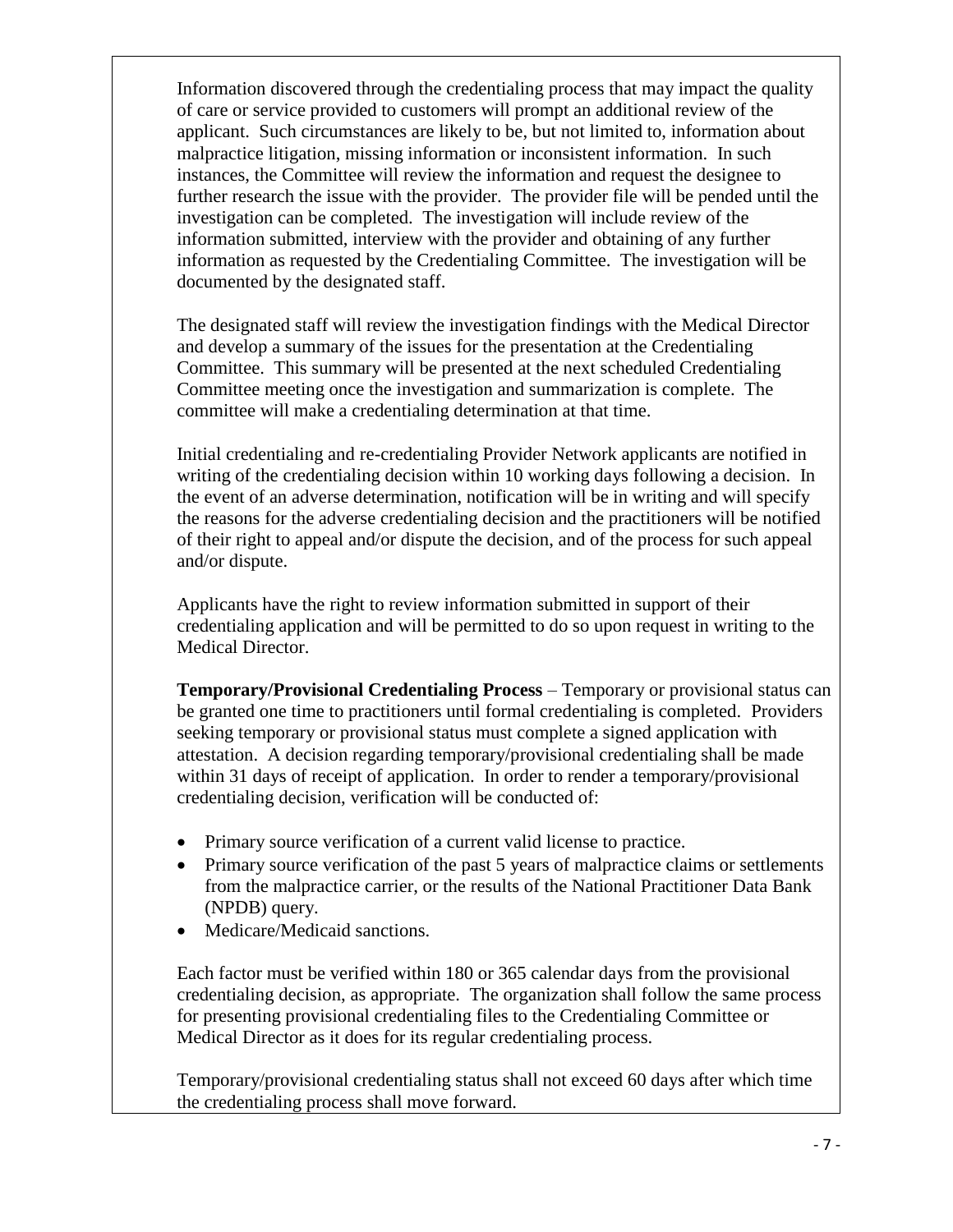**Re-Credentialing Criteria and Application Process** – Re-Credentialing will be completed for all participating physicians and participating practitioners at least every 2 years. The Credentialing Committee may recommend re-credentialing for a lesser period of time.

Every practitioner will complete or update the current formal Credentialing Application and related materials required for the re-credentialing process. Additionally, the practitioner will provide the relative information supporting any changes in their credentials. The application will be processed by the credentialing staff.

Re-credentialing criteria and application processing includes review of the recredentialing application for completeness and accuracy. Primary source verification and re-credentialing criteria for physicians and practitioners is as previously outlined in the initial credentialing process with the exception of the following:

- Education, Training and Work History These are considered 'static' and no reverification is conducted during re-credentialing. However, work history may change and will be re-verified.
- Board Certification will be re-verified.
- The practitioner is required to sign and date the attestation statement stating to the correctness and completeness of the application. The practitioner is required to sign any relevant addenda concerning the following: 1) The reasons for inability to perform essential functions. 2) Lack of present illegal drug use. 3) History of loss of license. 4) History of loss or limitation of privileges. 5) Current malpractice coverage that was not provided with the re-credentialing application and signed attestation.
- Quality information and member complaint data will be considered at recredentialing.
- To ensure quality and safety of care between credentialing cycles. Summit Pointe performs ongoing monitoring of:
	- o Member complaints, adverse events and information from quality improvement activities related to identified instances of poor quality.
	- o Any incidences of Medicaid and Medicare sanctions.
	- o Restrictions and/or sanctions on licensure and/or certification.

**Privileging** – Granting of privileging is implemented for employees and internal contractual Independent Practitioners who provide direct customer service as a method for ensuring a continuous high level of professional competence. Independent Practitioners that require privileging are defined as fully licensed physicians and psychologists.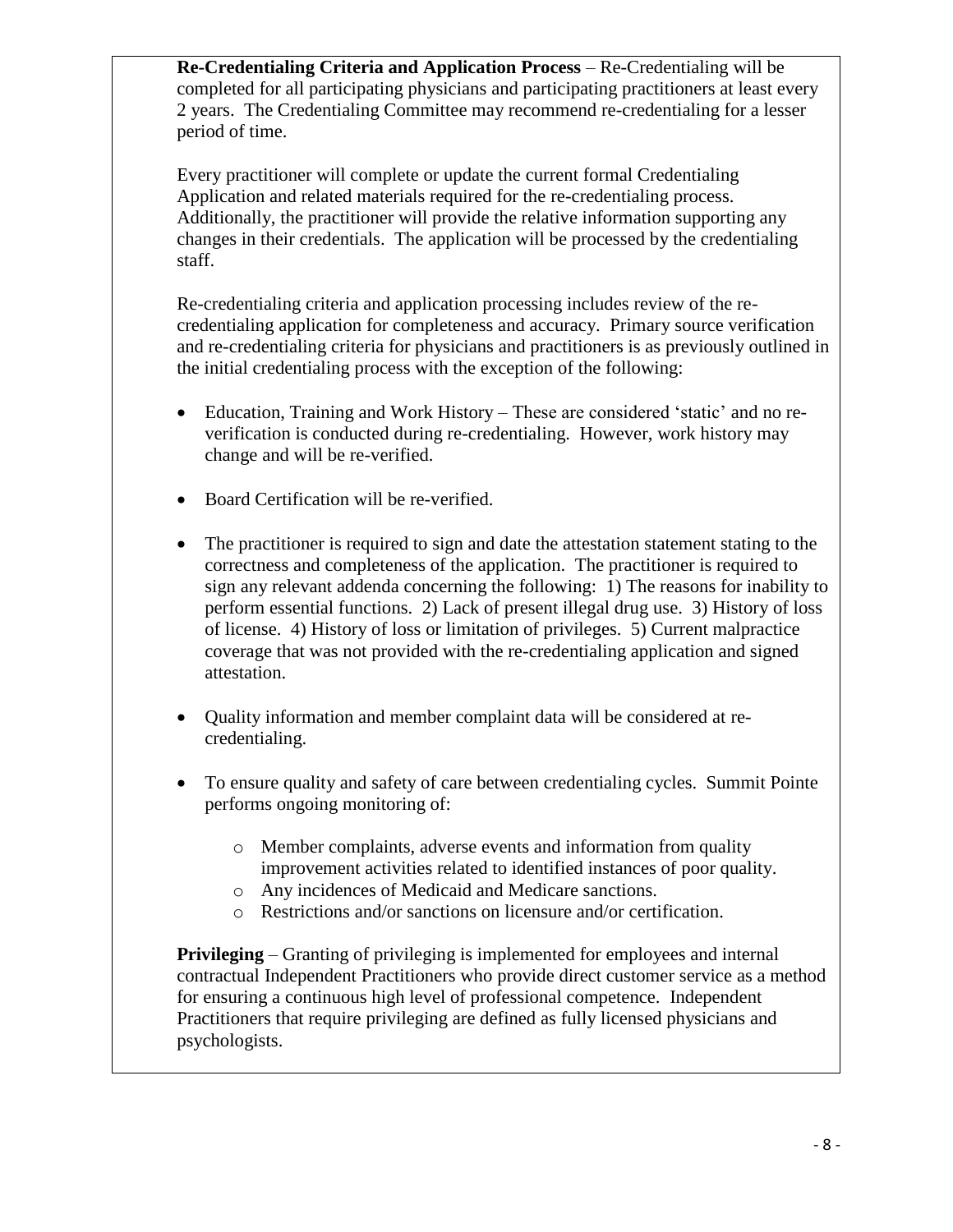Temporary privileges may be issued for new practitioners in order to meet the needs of customers. Temporary privileges shall be short-term in nature – no more than 120 days.

Prior to the expiration of the 120 days, a review shall be conducted within the Medical Team to determine recommendations for granting privileges (this shall include an overview of the components from credentialing and competency). Delineation of privileges will be according to the scope of practice including population(s) and credentialing requirements.

The Privileging Application will be completed in conjunction with the SWMBH Credentialing Application initially and renewed at least every two years. Recredentialing verification activities shall be a component of the initial and renewal of privileging process.

Specific areas to be reviewed shall include, but are not limited to:

- Prescribing and monitoring the effect of medications utilizing electronic or manual tools.
- Ordering lab and other medical tests to ascertain appropriateness for psychotropic medication.
- Monitoring the physical health of customers and set of standards of practice regarding the identification and management of health related issues including referral to appropriate medical resources in the community – i.e. pain management.
- Review, consultation, and/or evaluation of customer cases according to specified criteria requested during the course of customer treatment.
- Review, consultation, and/or evaluation of high-risk and non-compliant customer cases according to criteria.
- Identification of quality of care concerns and adequacy of clinical management and work collaboratively to identify opportunities for improvement and resolution of customer care issues.
- Assuring compliance with credentialing requirements and demonstrating the appropriate level of clinical/medical competency, skill, training, availability and good health to perform service provisions within Summit Pointe including but not limited to:
	- o Review of Continuing Medical Education
	- o Verification of Credentialing
	- o Malpractice Claims History
	- o Clinical or Medical Disciplinary Actions
	- o Customer Satisfaction/Quality of Care
	- o Customer Rights Complaints (Reported/Substantiated)/Clinical Care Issues
	- o Peer Consultation/Observations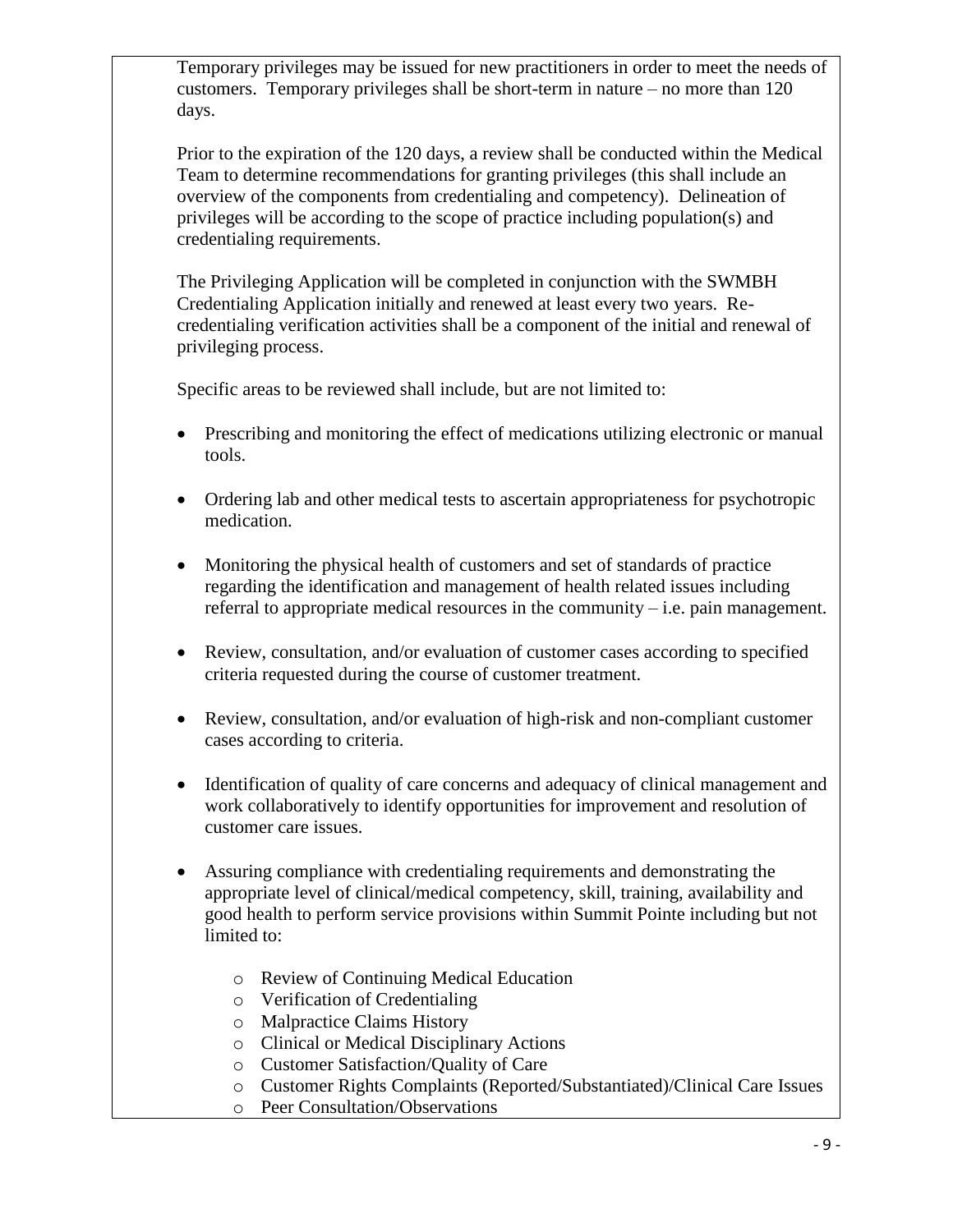- o Record Management Reviews
- The failure of any privileged practitioner to demonstrate the requisite level of skill, ethical practice, health and availability in providing customer care will necessitate the sanctioning, suspecting, or terminating of clinical or medical practice.
- Recommendations for granting and/or renewal of privileges shall be made by the Medical Director on behalf of the Medical Team to the Summit Pointe Board of Directors. The Summit Pointe Board of Directors shall document review and approval of granting of privileges within its reporting structure. The practitioners will receive notification, in writing, of granting delineation of privileges by the Board of Directors.

**Right for Request of Review –** Applicants have the right, upon request, to be informed of the status of their application. Applicants may contact the credentialing staff via telephone, in writing, or email as to the status.

Applicants have the right to review the information submitted in support of their credentialing applications upon request. The following information is excluded from a request to review information: Information reported to the National Practitioner Data Bank and criminal background data.

Should the information provided by the applicant on their application vary substantially from the information obtained and/or provided to Summit Pointe by other individuals or organizations contact as part of the credentialing and/or re-credentialing process, credentialing staff will contact the applicant within 180 days from the date of the signed attestation and authorization statement to advise the applicant of the variance and provide the applicant with the opportunity to correct the information if it is erroneous.

The applicant will submit any corrections in writing within 14 calendar days to the credentialing staff. Any additional documentation will be date stamped and kept as part of the applicant's credentialing file.

**Provider Network Applications** – Providers must have current Michigan licensure and/or certification in good standing in their respective professional discipline or practice.

The provider must show evidence of his/her performance that meets community standards of acceptability. Specific indicators of acceptable performance include:

- Absence of excessive recipient rights claims.
- Absence of excessive sentinel or adverse events.
- Absence of excessive substantiated malpractice claims.
- History of acceptable performance reviews (site reviews) (as applicable).
- Absence of excessive substantiated incidents reportable and/or reported to the National Practitioner Data Bank.
- Continuing education.
- Professional Observation Results (as applicable)